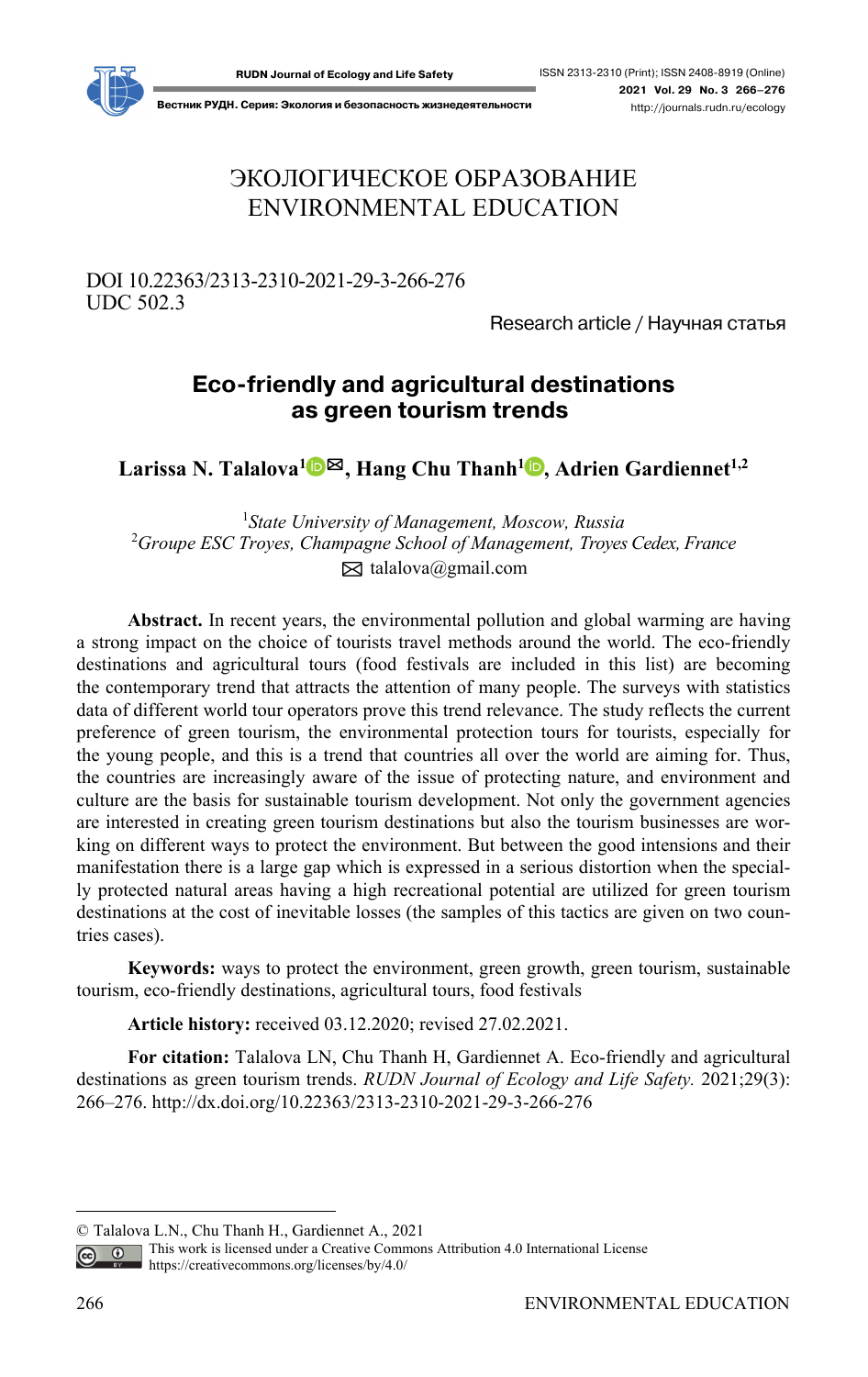### **Эко и агротуризм как основные тренды зеленого туризма**

## **Л.Н. Талалова1** [✉](https://orcid.org/0000-0003-1380-2339)**, Х. Чу Тхань1 [,](https://orcid.org/0000-0001-7373-6957) Э. Гардинне1,2**

1 *Государственный университет управления, Москва, Россия* 2 *Группа высших коммерческих школ Труа, Школа менеджмента в Шампани, Труа, Франция*  $\boxtimes$  talalova@gmail.com

**Аннотация.** В последние годы проблемы загрязнения экологической среды и глобального потепления детерминировали актуальность поиска новых стратегий в организации туризма во всем мире. Экологический и сельскохозяйственный туризм, или агротуризм, включая гастрономический, стали популярными трендами, а численность сторонников этих видов туризма поступательно растет. Статистические данные исследований ведущих мировых туроператоров подтверждают релевантность тренда. Рассматриваются причины, обусловливающие популярность (особенно среди молодежи) зеленого туризма, и переход всех стран к повестке формирования туристической отрасли в контексте устойчивого развития. Показаны механизмы включения зеленого туризма в структуру такого развития. Отмечена роль не только государственных институтов по встраиванию в новую модель, но и бизнес-структур, которые также становятся важными игроками в реализации своих бизнес-проектов по защите окружающей среды. Вместе с тем актуализируется имеющийся серьезный разрыв (при кажущейся схожести целей) между стратегиями, направленными на сохранение экологического баланса территорий, и стратегиями развития на них экологического туризма, реализация последних неизбежно приводит к потерям. Приведен разбор ряда кейсов на примере конкретных стран.

**Ключевые слова:** меры по защите окружающей среды, экологичное развитие, зеленый туризм, устойчивое развитие, экологический туризм, сельскохозяйственный туризм, агротуризм, гастрономические фестивали

**История статьи:** поступила в редакцию 03.12.2020; принята к публикации 27.02.2021.

**Для цитирования:** *Talalova L.N., Chu Thanh H., Gardiennet A.* Eco-friendly and agricultural destinations as green tourism trends // Вестник Российского университета дружбы народов. Серия: Экология и безопасность жизнедеятельности. 2021. Т. 29. № 3. С. 266–276. http://dx.doi.org/10.22363/2313-2310-2021-29-3-266-276

#### **Introduction**

In recent years, the environmental pollution and global warming are having a strong impact on the choice of tourists travel methods around the world. In particular, the green tourism is receiving a lot of attention from the young people. Eco-friendly destinations and tours are becoming the trend that attracts the attention of many people. The article first evaluates the current trend of choosing green tourism destinations through statistics (Booking.com, the Travel Horizons, Agritourismitaly, Spaintastic, Agoda.com) and relevant ratings (The Sustainable Top 100 Global Destinations). Besides the cause-and-effect analysis was productive for us too. It helped us to have a glance on the problem of a gap which exists between two sorts of strategies: one of them is oriented to preserve the ecological balance and the other one is oriented on eco-tourism development. At first look

ЭКОЛОГИЧЕСКОЕ ОБРАЗОВАНИЕ 267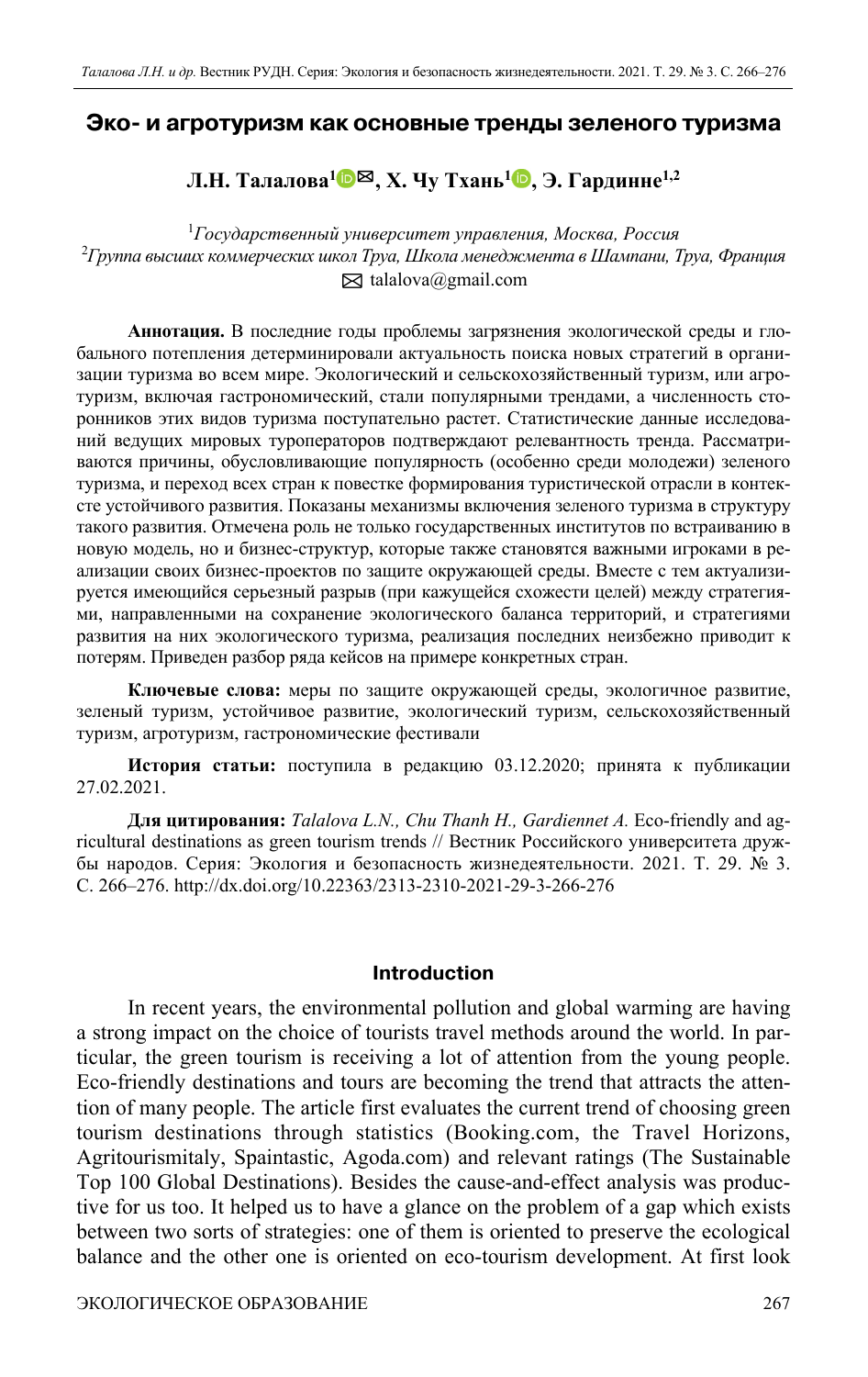they coincide in their objectives. Or the latter one must be complementary to the former. And it must be evident. In practice they often neither coincide nor complement each other. Vice versa, eco-tourism development often becomes a great challenge to the ecology preserving. Our task is to explore the twilight area.

## **Results and discussion**

Through the review and the analysis of tourist statistics, one can see that green, eco-friendly tourist destinations always make up majority of tourists' choices, especially among the young people. Today's tourists tend to choose tourism that experiences local culture and most of them are willing to pay more for the eco-friendly places. The tourist destinations are becoming more environmentally friendly and with more visitors joining. They've turned into trends which put an emphasis on the local culture prevalence over the mass tourism. The Sustainable Top 100 Global Destination rating (which is very relevant and valid for tour operators) monitors countries with the best places for tourism, and all these places are eco-friendly. The utter task of each country is to obtain a position within this rating as a guarantee of being patronized by world tour operators for enlarging the number of tourists. For local tourist agencies it is a good chance to present its tour product on a worldwide scale. For many developing countries it is often the way to survive.

*Green destinations are favored increasingly by tourists.* According to a recent study by Booking.com which is one of the leading digital travel platforms in the world almost three-quarters of travellers will offer sustainable travel options to save the planet, and the company has announced its travel start-ups with financial assistance.<sup>1</sup> Green tourism is a type of tourism based on natural resources and indigenous culture with the usage of renewable energy sources and developing green products to protect the environment. In his latest report on the impact of the pandemic the UN Secretary-General A. Guterres marked the importance of transforming the tourism sector in a "climate friendly"<sup>2</sup> manner. Planetary health and a human life become closely connected. The green tourism trend is supported by young people, and it also spreads actions to protect nature. A Facebook account of Byron Román launched the garbage movement with the hashtag #ChallengeForChange at many tourist sites, and it has become a worldwide trend. Not only the young people but people of all ages start favouring for green tourism, and it receives a widespread attention, especially from those who have a need for experiential tourism and modern travelling with knowledge. Today the 55% of global travellers want to go to the places which have unique cultural values and pristine ecology. The Travel Horizons survey found that 58% of US adults believe it to be good to know about the local culture of the destination they are visiting.

<sup>&</sup>lt;sup>1</sup> Wilson A. Changing travel: the sustainable startups boosted by awards from Booking.com. *The Guardian*. 21st May 2019. Available from: https://www.theguardian.com/travel/2019/may/21/sustainable-travel-startups-booking-comawards-fund-social-enterprise (accessed: 30.10.2020).

World Tourism Organization (UNWTO). *UN Secretary-General: "It is imperative that we rebuild the tourism sector in a safe, equitable and climate friendly manner."* 25th August 2020. Available from: https://www.unwto.org/news/un-secretary-general-it-is-imperative-that-werebuild-the-tourism-sector (accessed: 09.11.2020).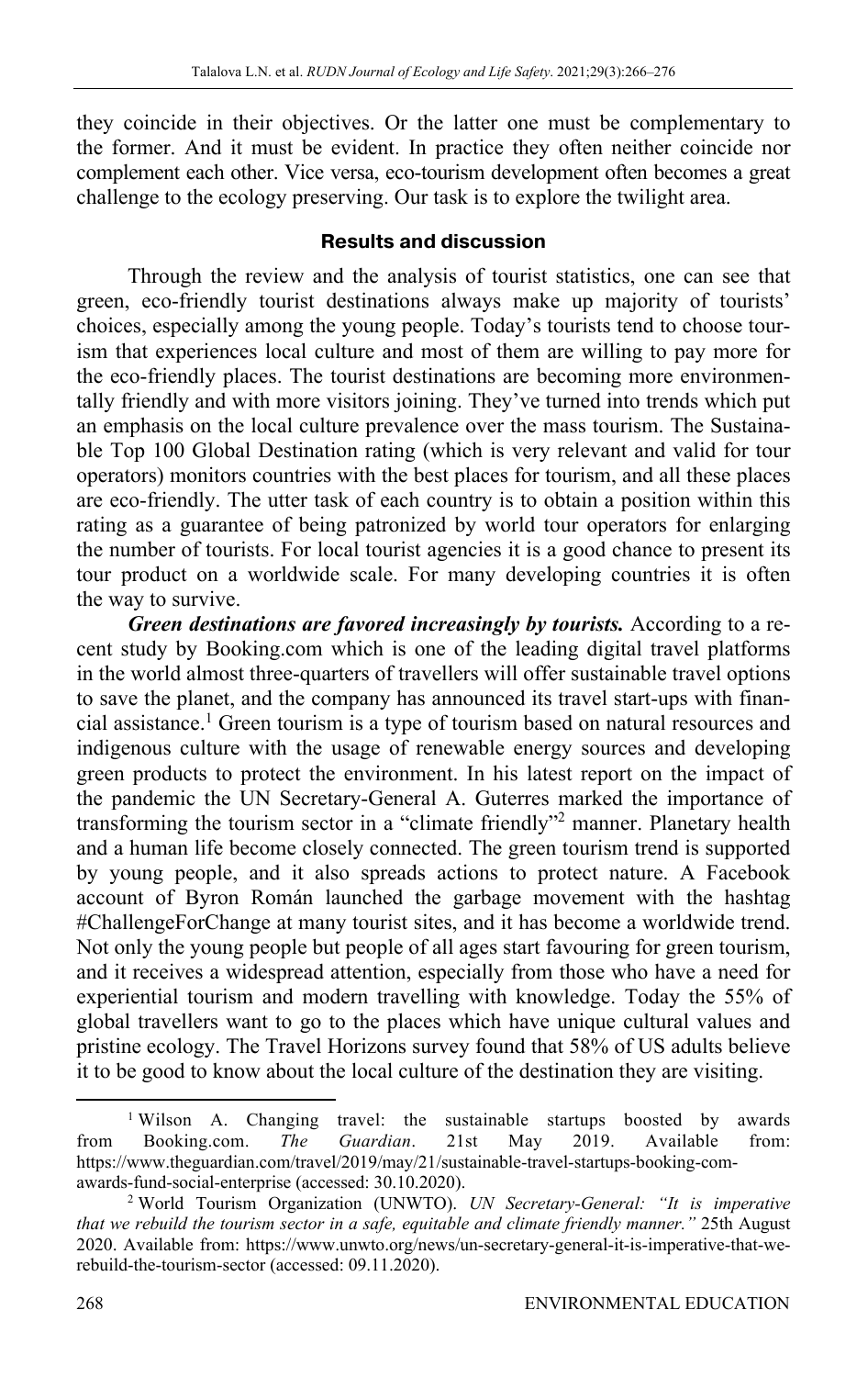*Agricultural tourism is thriving again.* One form of tourism that has recently blossomed around the world is agritourism. Visitors can both visit the place and admire the scenery while participating in some daily agricultural activities of the indigenous people. The agritourism model can bring the great amounts of economic resources for people. A good example of it is Vineyards in the Soave Valley, Italy, traditional vineyards that attract tourists and provide income for more than 3,000 families. No room for ecology preserving problems. Agritourism is extremely popular in Italy, Spain and France. Though the agritourism birthplace since 1952 is France with its farm and rural routs, Italy seems to be the Europe's leader in the agritourism, the country also has a professional Agritourismitaly website that helps visitors to be contacted with farms, and you can even view properties and make reservations online.

There are some illustrations when different food festivals worldwide as the samples of agritourism influence not only the festive sociability but on the regional economics, and the impacts are significant. Among them there are Octoberfest in Munich (Bavaria, Germany), Limassol Wine Festival (the Lemesos Gardens, Limassol, Cyprus), the Lexington Barbecue Festival (North Carolina, the USA), etc. which evince the preponderance. La Tomatina (Spain) is one of them. The overwhelming majority of them have been a strong primordial (often religious) tradition.

But as to La Tomatina which is also associated with Luis Bertran and the Mare de Deu dels Decemparats (Mother of God the Defenseless) nobody knows the genesis. The versions cover "a local food fight among friends, a juvenile class war, a volley of tomatoes from bystanders at a carnival parade, a practical joke on a bad musician, and the anarchic aftermath of an accidental lorry spillage. One popular theory is that disgruntled townspeople attacked city councilmen with tomatoes during a town celebration."<sup>3</sup> By all means, there exists the mature judgment that the origin of La Tomatina food fight festival is surprising because of the tradition genesis: imagine that it started with the political confrontation of young people who used the tomatoes as the only 'weapon' they could find (even if another version that it was a mere quarrel between two friends is also relevant). After tomato-throwing the clash was over. It was proven to be so satisfying that it happened the next year after and after, since the year 1944 (1945) up to nowadays but like a pure fun. On the last Wednesday of August during an hour, from 11 up to 12 am (water cannons are launched to start and to close La Tomatina) thousands of people coming from all over the world make tomato battles on Plaza del Pueblo, just in the center of the town, and La Tomatina turned to be the most popular food festival, Pamplona's Bull Run is the second in the list.4

But an hour is for fun and half a day and even more is needed for communal services with their fire trucks to clean up the mess and to wash the streets. Taking place in Buñol, a very small city and municipality in the province Valencia, located approximately 38 km west of Valencia, this annual a week-long festival which brings from 20 to 40 thousand (now the number is restricted to 22 thousand) of tourists and

<sup>&</sup>lt;sup>3</sup> La Tomatina Tours. Available from: https://www.latomatinatours.com (accessed: 25.11.2020).<br><sup>4</sup> Dolasia M. Tomatoes take center stage at Spain's La Tomatina Eestival. *DOGOnews*.

Dolasia M. Tomatoes take center stage at Spain's La Tomatina Festival. *DOGOnews.* 30th August 2013. Available from: https://www.dogonews.com/2013/8/30/tomatoes-take-centerstage-at-spains-la-tomatina-festival (accessed: 24.10.2020).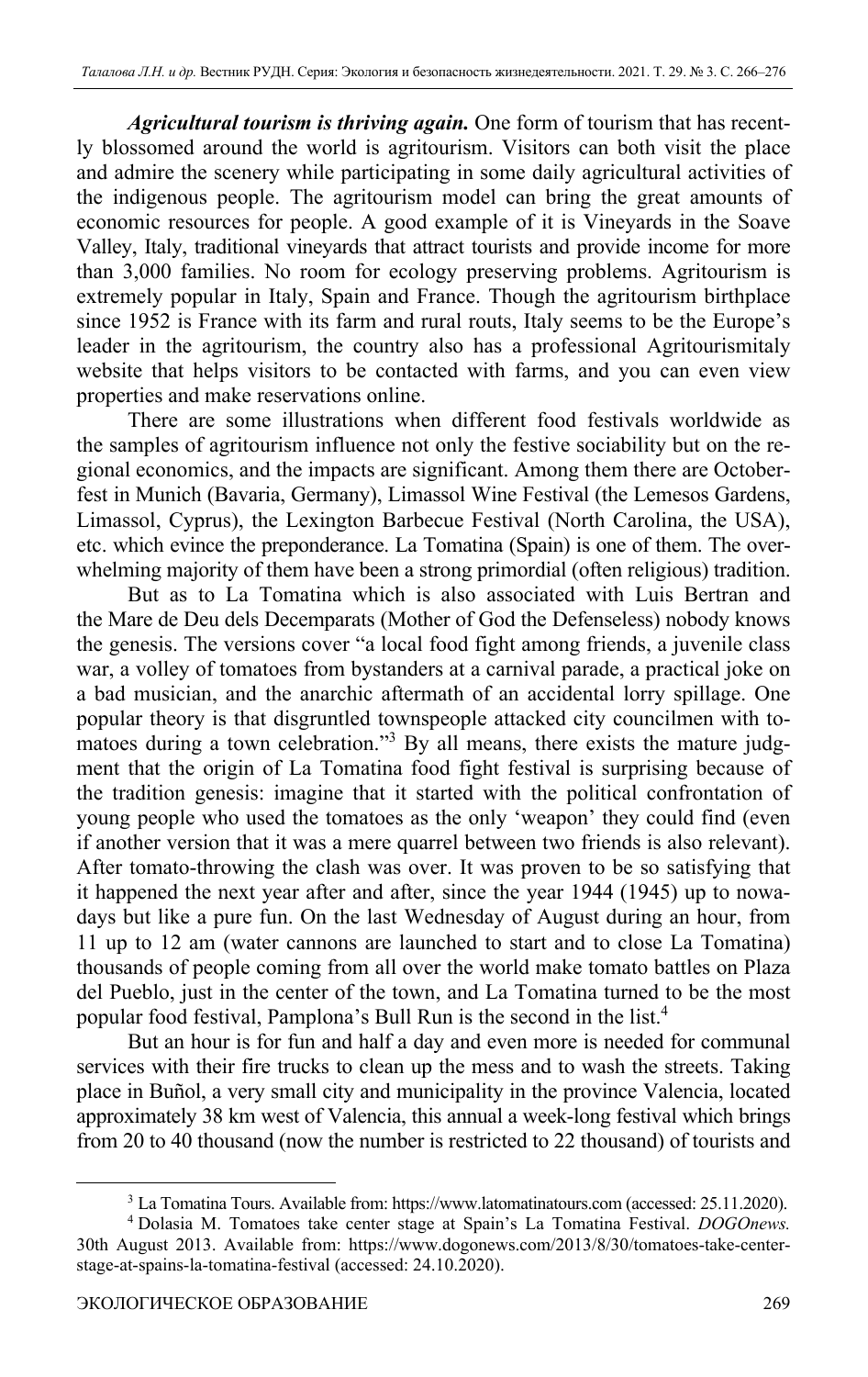9 thousand local population all together for the giant tomato fight has become a management brain teaser indeed. The same may be said on the ecological situation in the surroundings. Let us explore this paradox. Surely, at first the festival was mainly local as tomatoes grown in Extremadura in the west of Spain on purpose for the festival, and most part of participants was from Buñol and its rural surroundings. Today, according to the site of La Tomatina Tours, people come to take part in food fight with more than 100 metric tons of over-ripe tomatoes which are everywhere in the streets.<sup>5</sup> Thus, the number of guests grew several times over the years, and it turned into the first problem in the long run. The further problems are determined by the first one and they concern the small area, the weak infrastructure of the periphery town and its security while being overcrowded. Besides the town's residents are reluctant to participate in the festival because they feel endangered.

The mayor was forced to say that the town has lost the spirit of La Tomatina, and there is a lack of space, it starts to be dangerous. Buñol's annual fiesta exists for almost a century (precisely it is 75 years old, the festival was banned during Franco's regime, i.e. the National Catholicism period, and after his demise in the 1970s it was renewed) but it started attracting audience when the media covered it at a worldwide scale. In pre-Internet period the popularity grew through the 'word of mouth.' "With the Internet there came new modes of communication <…>. This evolution has marked all sectors of industry, including the event sector" [1. P. 9]. As a result, the festival has gained in popularity exponentially and thousands of people want 'to experience' the local festival in a very small city. This striving for experience led to the consequences: reaching its highest peak of 40 thousand participants versus 9 ones of autochthonous population. The city is supposed to hold 10 thousand people roughly but once a year this number multiplies by a maximum of four. We could potentially argue that some sea resort cities have the similar problems especially in summer period. There is a major difference. Coastal cities are built up to welcome people who rent a house for a season. Predominantly agricultural Buñol is somewhat far from the coastal city, there is no viable structure (roads, healthcare, shops and markets, hotels, restaurants and cafes, museums, etc.) to welcome tourists whose number is four times higher than the maximum permissible one.

In those regards the city council made some decisions (limitations) on the festival and ones to come. The first one was the decreases in the number, i.e. only 22 thousand were allowed each year. The second one was the introduction of the payment. The participation isn't free of charge anymore for the foreigners, and the participants pay a fee on 15 euros. The inhabitants are still allowed to participate free of charge. The organizers reserve 5000 free tickets for them. This has at least two great effects, the selling access rights to participants is allowing the stricter control over the amount of people joining the festival, and the collected funds are used to reinforce the security during the festival for better protection of both the guests and the locals. Surveillance and security became the key words which reflected the inventions done by the town officials for making la Tomatina a controlled fest. The next step was the following. The festival was managed by local authorities who caught that the obligations must be compartmentalized.

<sup>&</sup>lt;sup>5</sup> La Tomatina Tours. Available from: https://www.latomatinatours.com (accessed: 25.11.2020).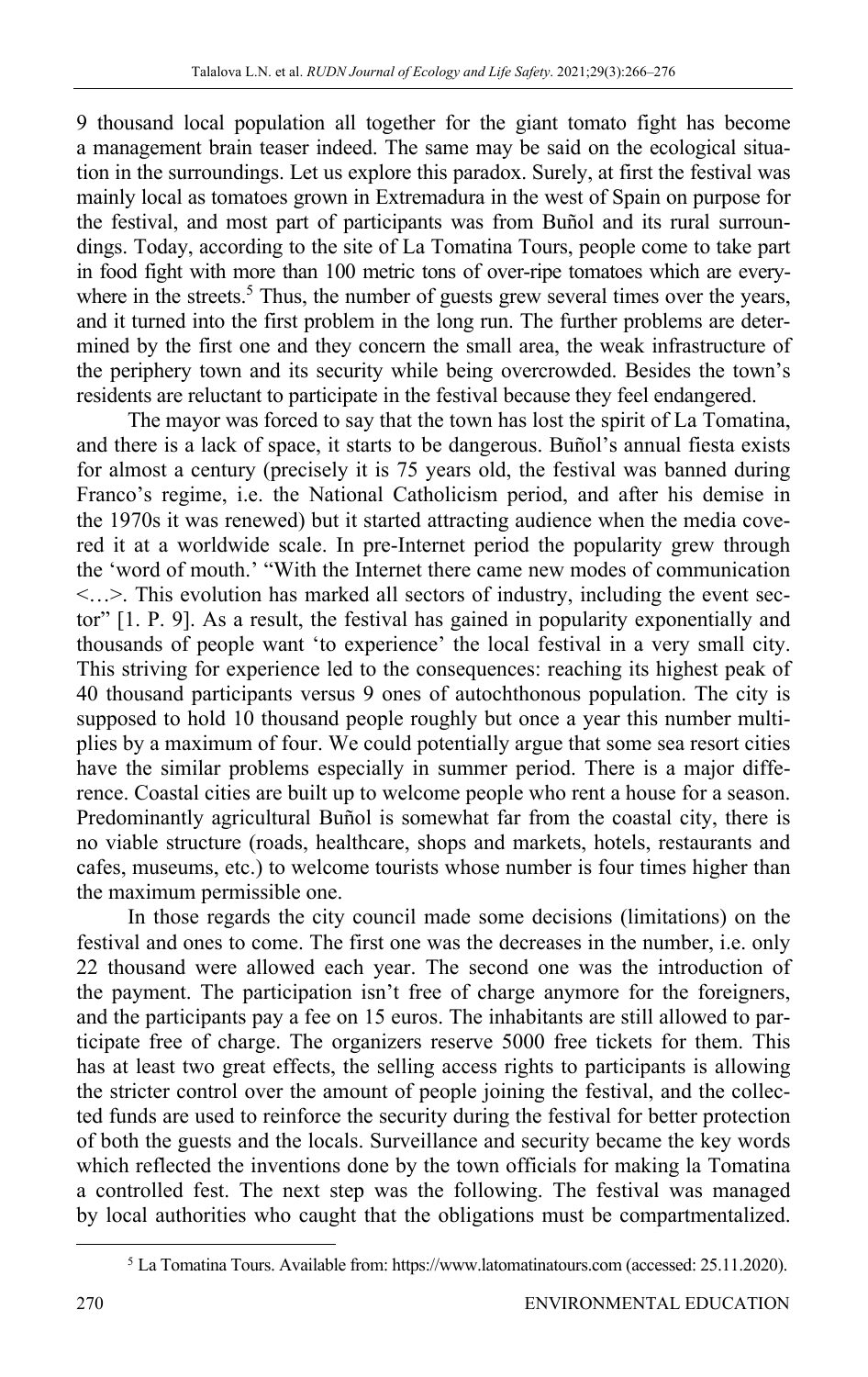Then the festival had been privatized because the town officials sold the rights to the Spanish tour operator located in Valencia. The latter runs the festival nowadays. It is Spaintastic. The changes are interfering with the ways the participants are expecting the festive days to be. The tickets are sold only by tour operator who has better understanding of participants' needs and desires. One of the innovations is the wristbands which became practically obligatory in recent years, and they allow paying for the consumption via the site through the usage of a smart card which is integrated with the smart bracelet. Special trains are laid on, and recently the company started organizing bus transportation from Valencia (15 euro) and Madrid (alternatively, one can rent a car). The tour operator even created a special menu of traditional Spanish cuisine for Buñol restaurants. The most famous food fight festival is now more than ever under the competent surveillance assuring which is an absolute guaranty of a bright and safe future.

Moreover, Spaintastic tries to attract the Spain-devoted tourists by other popular folk festivals, precisely in Valencia. Valencian celebration Las Fallas de València is a good example. This is one more traditional festivity ("Night of Fire") in commemoration of St. Joseph, and it was added to UNESCO's intangible cultural heritage of humanity list in 2016. Not only folk festivals but also Valencia itself, in its turn, might be able to lure the tourists. A trip to La Tomatina can provide a good opportunity to explore Spain's third largest city: "Valencia has all you want",<sup>6</sup> San Nicolás frescoes are also known as the Valencian Sistine Chapel, the authentic historical center of València el Barrio del Carmen is, according to the VLC.VALENCIA Official Website, a 'bohemian' territory.7 Thus, the tourists choose to visit La Tomatina and to look at the sightseeing of Valencia as well. Not vice versa. The food festival has crossed national and cultural boundaries and captured the interest of many countries. Inspired by La Tomatina, Tomato Battles are also held in Sutamarchán (Colombia), San José de Trojas (Costa Rica), Dongguan (China), Quillón (Chile), and multiple cities in the United States including Reno and Copper Mountain, Dallas, and Seattle.

While exporting the festival Spain made the semi-calque of La Tomatina. Instead of tomatoes bunches of grapes are utilized now. Being a partial copy of La Tomatina, this food-throwing festival oriented for youth, nevertheless, has a status of a unique event because the grape fight takes place. Held in a picturesque Binissalem town in the mid-September (the duration is more than half a month) Festa des Vermar (Wine Fair) which celebrated the 55th anniversary is the annual festival after the grape harvest on the island of Mallorca. The fight ceremony copies La Tomatina precisely: 'Dionysus' recites a poem and gives his blessing for the great grape battle with the firing of a rocket from the balcony. This small ancient town is famous for its wine from last batch of grapes and the legend says that in Roman times the locals had the similar celebration just for getting rid of spoiled grapes. The differences between festivals are the number of international tourists (approximately 1500 participants instead of thousands in

<sup>&</sup>lt;sup>6</sup> Mullins D. La Tomatina. *RTE*. 26th June 2009. Available from: https://www.rte.ie/lifestyle/travel/2009/0626/141194-latomatina/ (accessed: 20.11.2020). 7

Barrio del Carmen: living history. Available from: https://www.visitvalencia.com/en/what-tosee-valencia/historical-centre/del-carmen-neighborhood (accessed: 26.11.2020).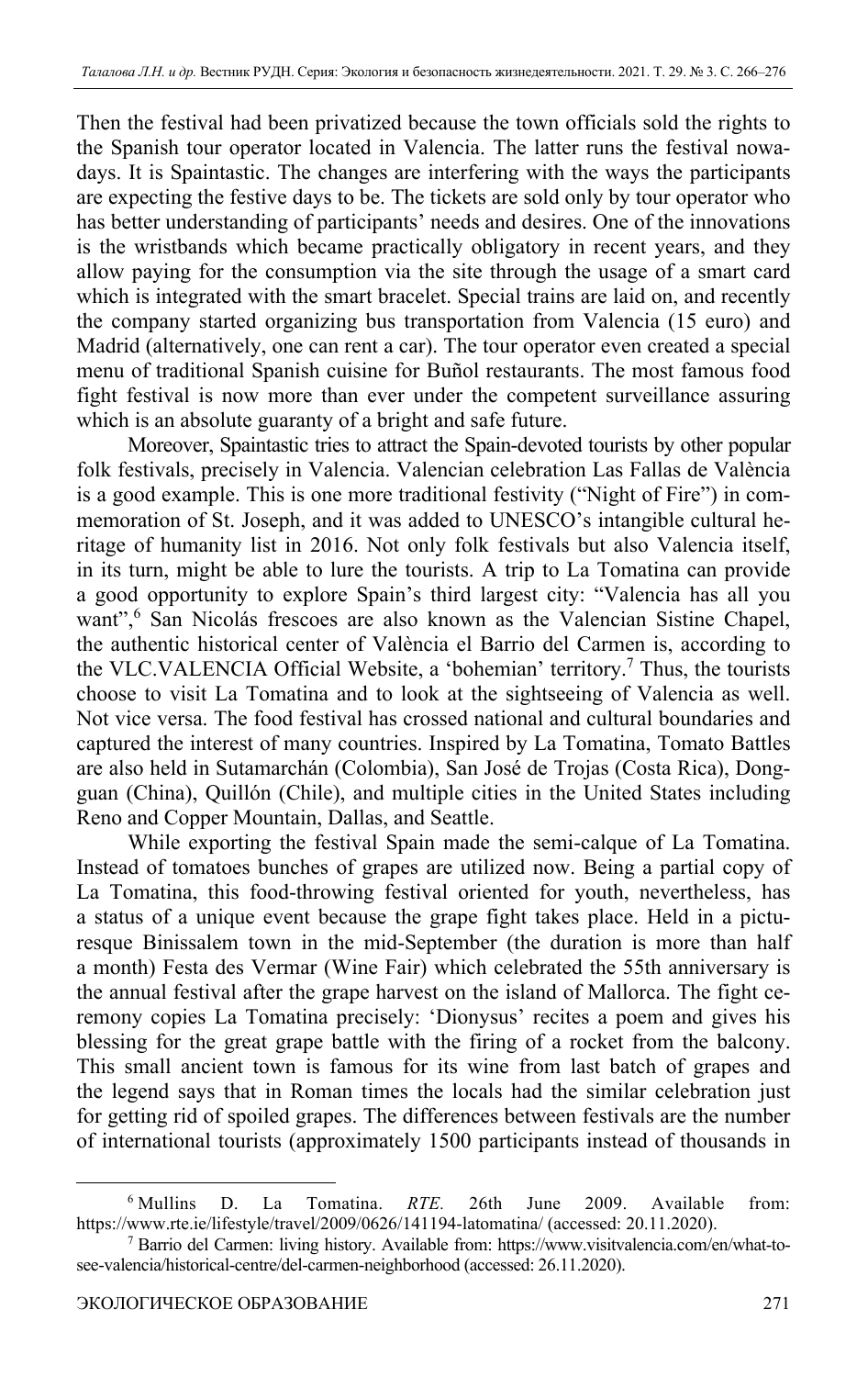Buñol) and the location (not in the center of the town but on the outskirts of it). There is an excuse: Binissalem is practically not a town but a very small village. But there is an advantage: it is a 17-day wine fair as well, and besides of music, activities for children, wine testing sessions, its culmination is the harvest supper Fideus de Vermar, a traditional dish (a type of paella made with short noodles instead of rice, cooked with lamb, tomatoes, sobrassada and the famous Binissalem red wine). The smart management made the festival to be the global one too like La Tomatina.

The same tendencies could be seen in Middle East region, tourism business recognizes the increasing interest to the so-called "Halal tourism" [2], the neologism was first time used in professional literature in 2010 by Battour [3]. As to Asia, in S. Korea for example, the agricultural tours are considered one of the strategies of the agricultural development [4]. But not only the developed Asian countries follow green tourism strategies, many Central Asian countries which have maintained a 'pastoral realm' image [5] are oriented to green tourism too. One of the examples is Tajikistan Hisor valley which is famous of its archaeological sources as a territory where the Great Silk Road has taken place [6]. It was the Arachun state (before the Arab invasion), the Shuman state, the part of the Samanid Empire (9–10 c.), the Turk, Mongolian Empires part, the Emirate of Bukhara part (19–20 c.) [7]. The madrassah, the fortress with its arched gate is a museum now. But Hisor is not only the Middle Ages monument, it is the Stone, Bronze and Iron Ages period one, it is one of the first early man campsites of the Neanderthal period. Being excavated (1938) by the A.P. Okladnikov and his colleagues' expedition in the Teshik-Tash Сave in the Bajsuntau mountain range in neighbor Uzbekistan, the Neanderthal skeleton radically changed the prior theory of the Neanderthals' spreading [8].

Later A.P. Okladnikov within the historical-materialist epistemology of Soviet archaeology described the emotional world of the early man. After the burial study he said (though his interpretation is under debates) that 50.000 years ago the early man started idolizing the Sun and the Sky. Another illustration of an early man emotional sphere reflection is cave painting. Thus, he speaks on the epic hyperbolization, and the samples of this sort of objective reality reflection are the hypertrophied, exaggerated features of the depicted animals. This manner of painting has been pushed to its logical limit to the end of the Upper Paleolithic period. It became stylized, decorative and purely ornamental but in the Paleolithic period it didn't exist yet. The early man draws expressively what he merely sees. And the great leap in the nature development from the animal to a human being has taken place here in Historical Tajikistan too. Tajikistan being practically an agricultural country has managed to organize an international-oriented ecotourism market and to form within the eco-tours the well-done infrastructure, the roads are included. Thus, all the ancient monuments and the cave paintings are in a danger now. The specialists say they may be lost completely [9].

Though Hisor is also a Specially Protected Natural Area (PAs), this sort of areas is objects of national heritage. By the decisions of Tajikistan authorities (since 2003), they are fully or partially withdrawn from agricultural use, and have special protection. The Hisor Historical and Cultural Reserve in South Tajikistan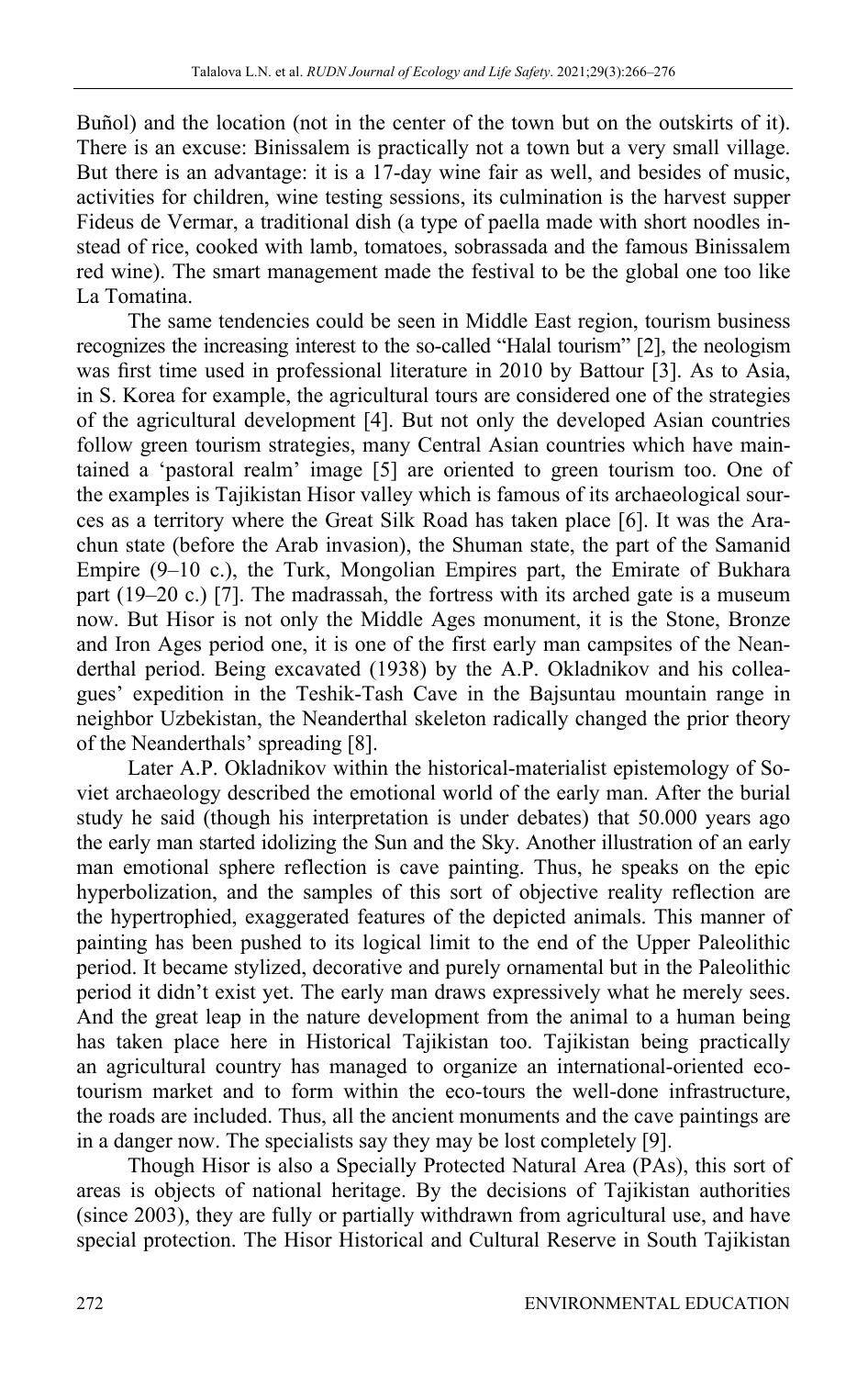is a PAs, an object of national heritage with its nature areas and as well an object of world significance in scientific, historical, cultural, art and environmental spheres. Thus, in 2009, the program on integration of ecotourism on the slopes of the Hisor Mountains has been launched, and it was done according to the "Biodiversity Hissar (Hisor) Mountains" project initiated by the UN. It involves three PAs: the Tajik National Park, the Shirkent Historical and Natural Park, the Sari Hosor Natural Park. A good sample is Sari Hosor, it is located on one of Tajikistan's mountainous beauty spots (on the Vakhsh ridge), and it is an illustration of ecotourism project validity. This is a good sample of mature Tajik nature: the area is upstream along the Surkhob River at an altitude of 1,200–1,600 m, it has both low and high mountains, but mostly the mountains are middle-sized, they reach 1,200–1,300 m above the sea level. The borders of the area range in altitude between 1,200–3,500 m. Since 1996 Sari Hosor village and Shokhidon administrative center have been a part of Khatlon region (Baldzhuvan district). The name 'Sari Hoksor' has an ancient history and many different meanings. According to locals, it is the village which is located on a hill of white sand (Sari Hoksor).

Sari Hosor has rich recreational resources with unique cultural and historical sites, and they give clear insight into the lifestyle, traditions and crafts of the local people. The terrain is highly complex and varies widely from that one of other regions, being flat, accumulative and one of the 'middle-mountain' type. The terrain was formed by porous geological deposits of the Carboniferous Period. This indicates the diversity of the area's ecological system. Sari Hosor is fed by the Surkhob, Tire, Obi Mazor, Shurobdaryo and Sharsharai Pashti Bog rivers. Sari Hosor nature is unique in its beauty and diversity. Perfect harmony reigns in this absolute paradise with forests of abundant fruit tree forests on both sides of the gorge and thick meadows and stony tracts. In the valley there is a waterfall near the village Mulokoni. The water cascades down from a 50 m rock while splashing into millions of drops which shimmer in the sunlight with all rainbow colors. Being high in the mountains, the water flows down the valley; there are clear springs, shady nut tree groves, perennial plane trees, diverse wildlife, and all this beauty is covered by the azure dome of the cloudless sky. The villages in the valley are of low population. Life in the villages runs according to the ancient traditions from generation to generation. This is how the people have learned to live in harmony and peace with their environment, not fighting against it, but contributing to its transformation, not as masters, but more like 'children of nature', it is a pure pastoral life [10. P. 107]. Now a rehabilitation center and other leisure facilities are being constructed in order to develop the area's ecotourism. The officials comprehend their responsibility before nature, and all the possible (but not necessary) eco-oriented measures are maintained.

*Green tourism development must be the key to sustainable development.* In fact, many customers tend to choose eco-friendly facilities and hotels, although the prices may be higher than hotels in the same class. A travel agency survey of Agoda.com found that 58% of hotel guests prefer an eco-friendly hotel. It affirms that green tourism is not a guarantee for sustainable tourism development but soon a solution to increase the number of high-cost tourists and civilized awareness when participating in tourism. Though many countries have already the specific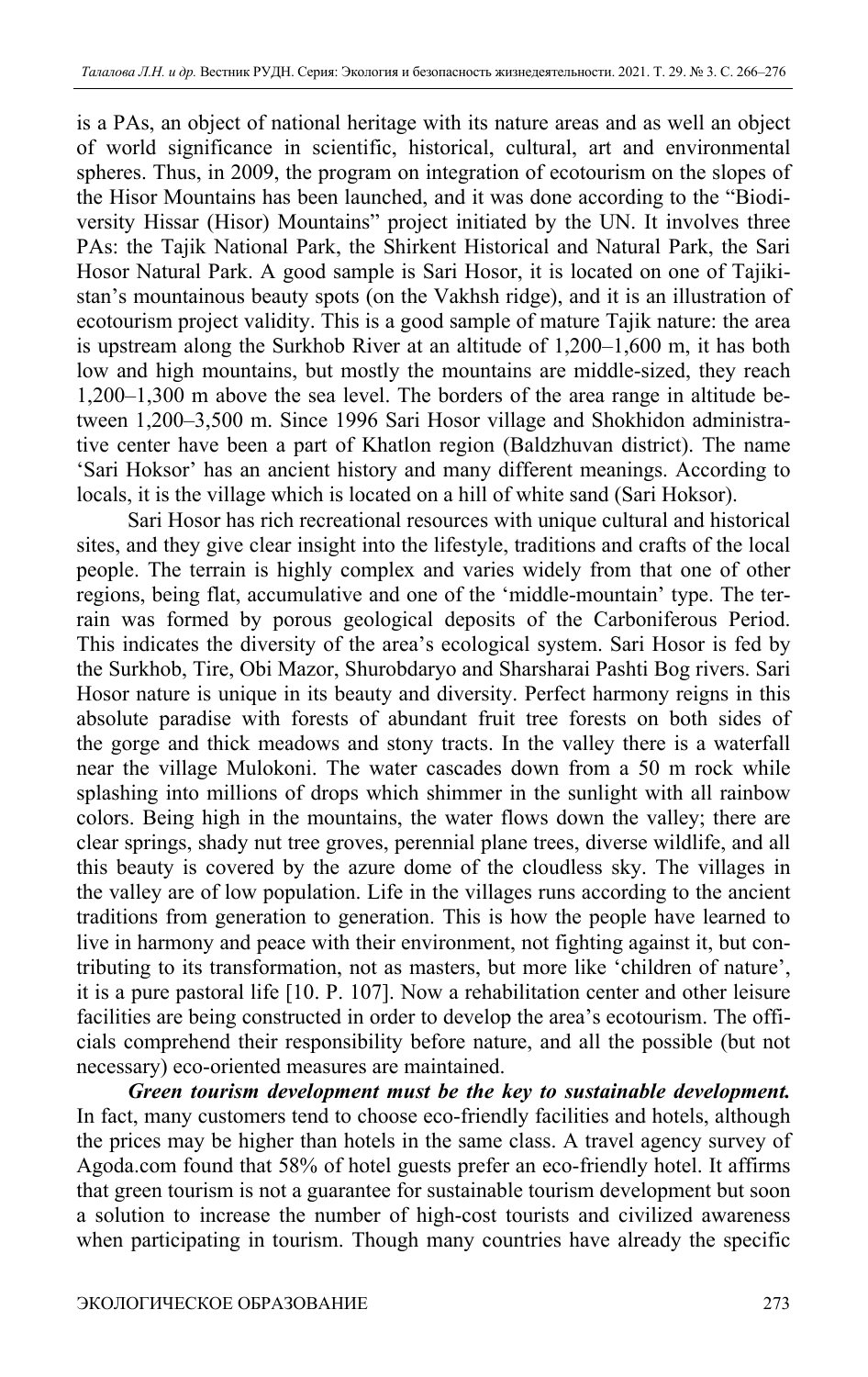policies and actions. The best known one is probably Sweden, with its ambitious goal: to eliminate fossil fuels from electricity generation by year 2040 within its borders.

Russia is a large country, sparsely populated, ranked as the 5th in the world, thus, it has a great ecotourism potential. There are all the planet climate zones from arctic to subtropical ones, different and unique landscapes, 11 natural objects are under the UNESCO's patronage, 15 are waiting to become the objects of this very status. The Prime Minister M. Mishustin said that the government views the development of ecotourism as one of the most perspective spheres. Within the National project "Ecology.RF" the ecotourism is one of the major constituents. In Russia there exist 231 Specially Protected Natural Areas (PAs) of the federal level (108 nature reserves, 63 national parks, 60 reserves) with the unique ecosystems and habitats of rare species, and the network of them is expanding. The Caucasus as a sample offered several territories which will be established as national parks or nature reserves: the "Utrish" Nature Reserve, the Sochi National Park, the "Erzi" Reserve in Ingushetia (the Jeyrah-Assin basin), the "Itzari" Nature Park in Dagestan, the biosphere polygon of the Teberda Reserve or the migratory corridor for connection the Teberdinsky area with the Caucasus Nature Reserve, as well as the Natural Complex "Tarki-Tau" in its status of a monument of nature of regional importance.<sup>8</sup> During the recent years in Russia there appeared 14 PAs, among them there are the State National Natural Parks "Samur" in the South Dagestan, "Zigalga" in the South Urals, the inscribed on the UNESCO World Heritage list "The Lena Pillars" in the Sakha Republic (the right bank of the middle part of Lena River in Yakutia), "Kyutalyk" in Yakutia, "Koygorodsky" in the Komi region, "Tokinsk-Stanovoy Range" in Amur region, the "Medvezhy Islands" Nature Reserve in the East Siberian Sea (Yakutia), etc. 24 PAs are close to be open. All of them are the objects of national heritage. The most popular routes are Lake Baikal, the Altay region, the Putorana Plateau, 5 national parks of the Far East, the Black Sea region, etc. The eco-friendly and agricultural destinations become more and more popular among the Russian and international guests though the tourist infrastructure of Russian Federation is far from being perfect. The most popular types of green tours in Russia became fishing, kayaking and rafting, hunting, equine tourism, visiting apiaries and eco-farms.

## **Conclusion**

Tourism industry depends largely on natural resources. Thus, it is necessary to protect nature for further sustainable development. Tourism needs efforts to cope with global climate change. Development of the so-called green tourism products will increase competitiveness and attractiveness to the destination. Fast-growing and 'hot' tourism markets often experience bad environmental problems, and then the visitors have a negative impression of the place. At Paola Mar, the Venice city government used pauses which were determined by Covid–19 to bring the locals back to live in the city permanently. Not only the government agencies are inte-

<sup>&</sup>lt;sup>8</sup> WWF. Regions. The Caucasus. Development of system of especially protected natural ter*ritories.* Available from: https://wwf.ru/en/regions/the-caucasus/development-of-system-of-especiallyprotected-natural-territories/ (accessed: 01.12.2020).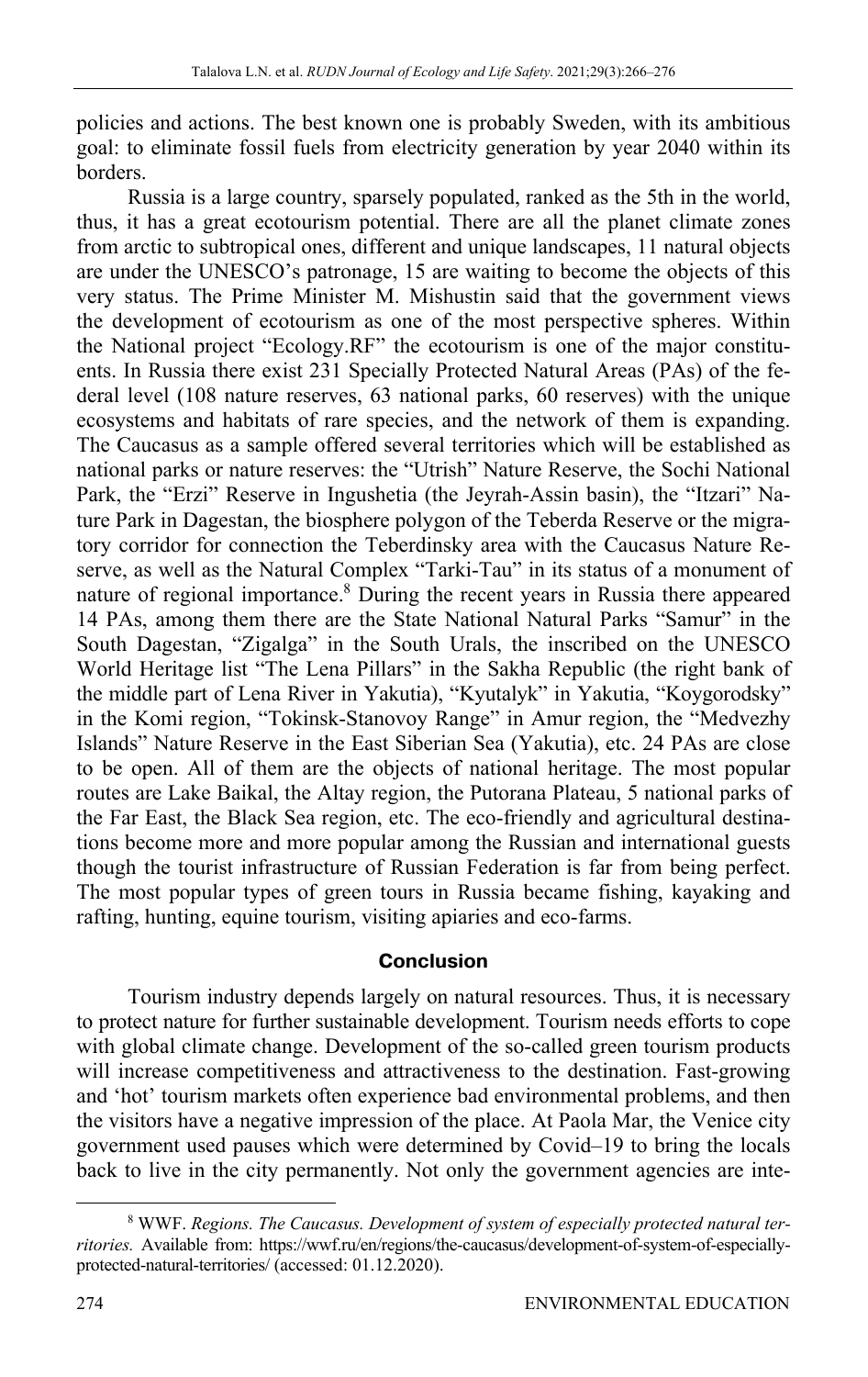rested in creating green tourism destinations but also the tourism businesses are working on different ways to protect the environment. The Walt Disney Co has announced earlier that all Disney locations worldwide would be non-disposable plastic. The concrete examples are enough to be enumerated.

Summarizing the above-mentioned items, we may emphasize that the countries are increasingly aware of the issue of protecting nature, and environment and culture are the basis for sustainable tourism development. In future, the green tourism destinations will be in further development, and the further generations of tourists will be more responsible. Simultaneously, the analysis shows that though the goals of green tourism, precisely eco-tourism, are formulated by countries and organizations in a tolerant way, they proclaim the sustainable future, nevertheless there is often a real danger for eco-balance because the real actor of goal realization is a human being. The transformation of the territories with a high recreational potential into the attractive green destinations are possible but at great cost, at the cost of inevitable losses. The task is to minimize them.

### **References**

- [1] Crocq F. Smart technologies in musical event management. *Step in the Future: Artificial Intelligence and Digital Economics. Smart Nation*: *Proceedings of the III International Forum, 9–10 December 2019, Moscow, Russia*. 2020;1:9–11.
- [2] Hanafiah MH, Hamdan NAA. Determinants of Muslim travelers halal food consumption attitude and behavioural intentions. *Journal of Islamic Marketing*. 2021;12(6): 1197–1218. http://doi.org/10.1108/JIMA-09-2019-0195
- [3] Battour M. *Halal tourism: achieving Muslim tourists' satisfaction and loyalty*. 2019.
- [4] Yim ES, Hu C. Exploring intention to visit Korea of local Chinese for Korean food tourism by applying the extended theory of planned behavior. *International Journal of Tourism and Hospitality Research*. 2017;31(6):95–107. http://doi.org/10.21298/IJTHR.2017.06.31.6.95
- [5] Levine MA, Renfrew C, Boyle KV. Prehistoric steppe adaptation and the horse. Cambridge: McDonald Institute for Archaeological Research; 2003.
- [6] Bobomulloev SG. South Tajikistan archeological sites study genesis (20 begining of 21 century) (abstract of the Dissertation of the Doctor of History). Мoscow; 2011. (In Russ.)
- [7] Chlenova NL. The Central Asian Great Silk Road presentation in the Bronze Age period. *Central Asia and Its Neighbors in Antiquity and the Middle Ages (History and Culture)*. Мoscow: GRVL Publ.; 1981. (In Russ.)
- [8] Solovyev VS. Tajikistan archeology origins (1813–1917). Yelets: Izd-vo Yeletskogo Universiteta Publ.; 2005. (In Russ.)
- [9] Vinogradova NM. *South-West Tajikistan in the Bronze Age period*. Moscow: Izd-vo Instituta Vostokovedenija RAN Publ.; 2004. (In Russ.)
- [10] Talalova LN, Sheraliev AR. South Tajikistan Hisor Valley: from Autochthonous cultures and archaeological sites up to the ecotourism. *Eco-Sapiens – Ecological Cognition of a Person of the 21 century in Science, Education, Society: Proceedings of the III International Conference, 18–20 November 2019.* 2019;2:103–107.

### **Bio notes:**

*Larissa N. Talalova*, Doctor of Pedagogical Sciences, Docent, lecturer of the Cross-Cultural Management International Exchange Program, State University of Management, 99 Ryazanskii Prospekt, Moscow, 109542, Russia. ORCID: 0000-0003-1380-2339, eLIBRARY SPINcode: 1495-5298. E-mail: talalova@gmail.com